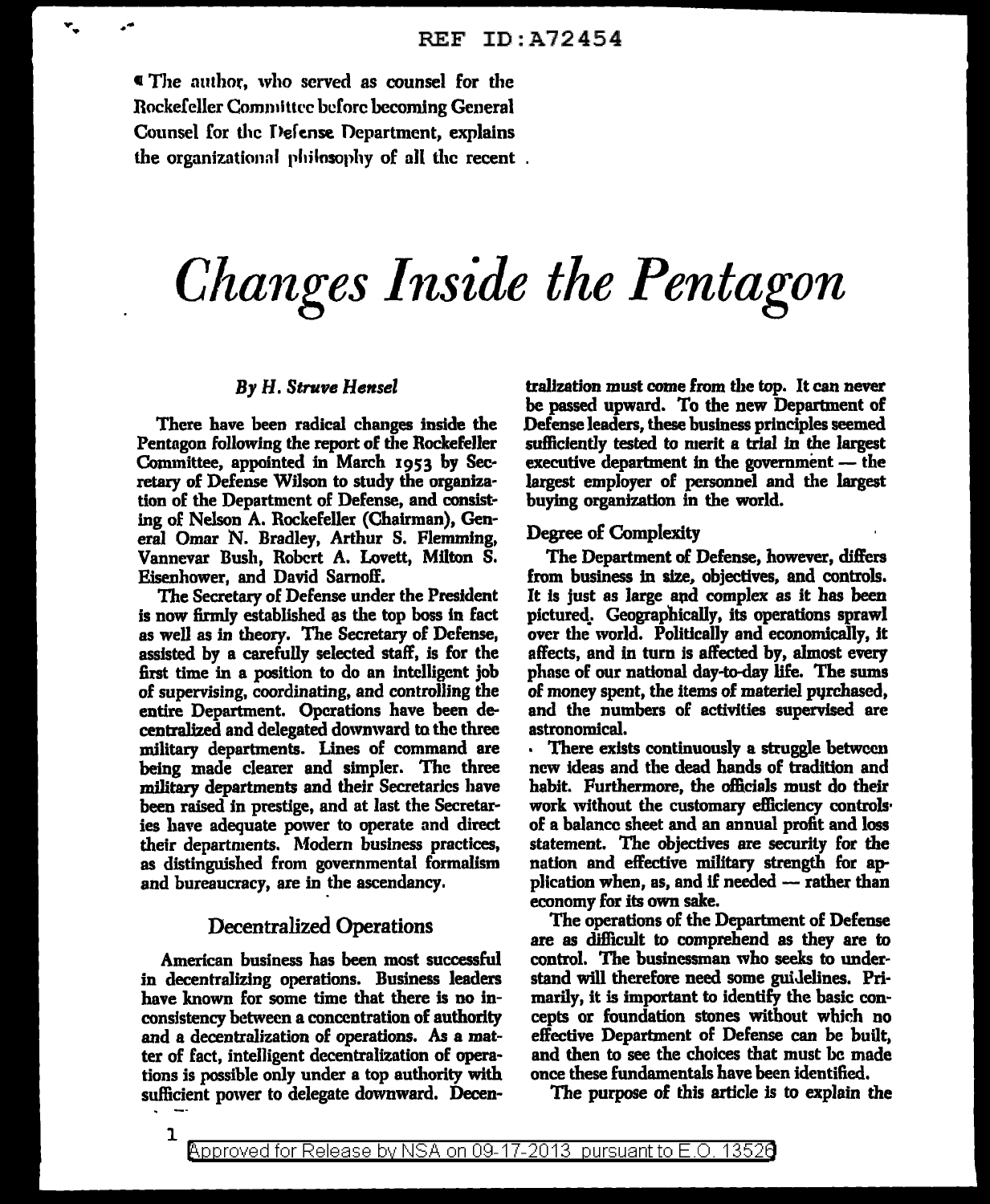REF choices made by the Rockefeller Committee in line with the basic principles that it envisaged, and then to take the reader "inside" the Pentagon from 1947 to date. The faults of the first socalled "Unification" of 1947 will be traced through the appeals for more law by the late Secretary Forrestal in 1949 and the effects of the unwillingness of Congress lo go nil the m1y with him. Then the 1953 recommendations of the Rockefeller Committee will be briefly laid alongside both the basic concepts and the failures of  $1947$  and  $1949$ .

# Basic Philosophy

Approaching the problem in this manner requires the appreciation of some starling points. First, there is no orgnnizationaJ structure so bad that men of outstanding genius and loyalty can not make it work with some degree of efficiency. But such a truism should not lead to acceptance of sloppy and ineffective organization. Secondly, sound organization aids men of genius lo perform miracles and average men to achieve success. This corollary proposition is even more true. Finding the key to a sound organization is worth all the effort it costs.

The need for a basic organizational philosophy should be obvious. There is a tendency to rush into the middle of a governmental organizational problem and to focus attention on the minor matters which are most noticeable. Too often the squeaking wheels are greased without anyone noticing that in fact the whole chassis is out of line.

The fundamental principles, which must be identified and appreciated before any start can be made on the organization chart, ore:

(1) Civilian control may be of two kinds  $-$  active or passive  $-$  and each kind requires an entirely different type of organizational structure.

(2) Military decisions cannot be separated from civilian decisions.

## Civilian Control

Like "virtue," everyone is in favor of "civilian control." It is traditional, democratic, and basic. Indeed, the principle is so firmly imbedded in our governmental philosophy that any given military organization must be described as subject to civilian control even if the opposite is the case. Yet what does civilian control mean? The

 $\tau$ <sub>D</sub>  $\tau$   $\sim$   $\sim$   $G$ *hanges Inside the l'entagon* 2. frif $\ln$  is: every man has his own idea as to the proper meaning and hence n different theory about the proper structure for the Department of Defense. For our purposes the many shades of meaning can be grouped under the two headings:  $(a)$  the passive concept and  $(b)$  the active concept.

So the fundamental question is: Which kind of civilian control do we want? Once that decision is made, the organization chart becomes relatively simple.

#### Passive Concept

· Under the passive concept, \Vhile civilians do hold the highest positions and "influence," the military really control. A few civilians at the top have the *power* to decide; they outrank all military officers and can, if they so desire, take command. But it is deemed irrelevant whether the)' *actually do decide* as long as the civilian signature is the final word. Since these civilians arc more interested to know what has been decided than to bave the data needed to make decisions, the fact that aJI the information they rcceive comes through a single military channel makes no difference.

Such a system cannot work without a military chief to sit in the center of the web  $-$  immediately below tbe civilians but above all the others. Through this single military commander nil information passes up and all orders pass down. The military chief must and does "run" the department. The civilian Secretaries arc thus more like a board of directors than top executives.

Tbe late Secretary Patterson believed in, or at least accepted. and argued for, the passive concept. Similarly, former Assistant Secretary of War J. J. McCloy, testifying on November 23, 1945, before the Senate Committee on Military Affairs, indicated acceptance of a passive role for the top civilians (although he did show an awareness of the need for "checking the accuracy and the soundness of the judgments based upon" a single source of information):

". . . The fnct that there is n Chief *oE* Staff with full authority in the militnry sphere gives the Secretary great advantages in his exercise of control. It gives him  $-$ 

"(a) A single responsible source of information. . . .

"(b)  $\ldots$  An executive with authority adequate to carry out decisions."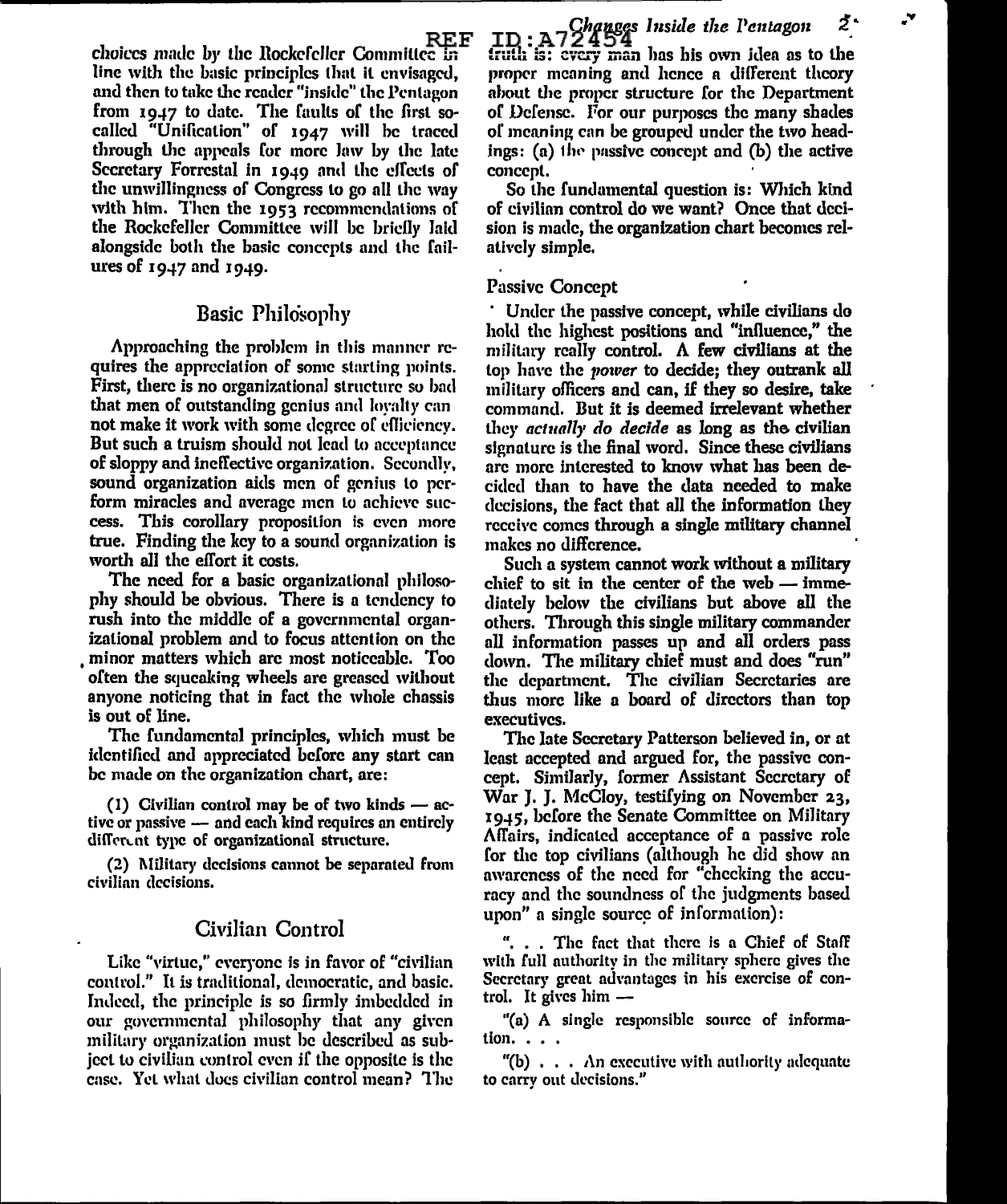#### 3. Harvard Business Review

Ń,

Depending on the force and industry of the top civilians involved, the passive concept produces concentration by the Secretaries on the character and ability of their military executives. Once the Secretaries are satisfied in that respect, they tend to work on the special problems referred to them by their military executives rather than on the over-all day-to-day administrative job. This does not mean that Secretaries operating under the passive theory sign every piece of paper put before them - but the odds are definitely slanted toward their doing so unless the inherent defect is so obvious that it appears on the face of the paper.

The passive concept of civilian control is a workable approach. During World War II the War Department operated substantially in accordance with the passive theory, and no one denics that it operated well. This explains why all the World War II department Secretaries testified in favor of the original Collins plan. which was centered on a single military commander with full authority over all service activities. The civilians, a Secretary and Under-Secretary of National Defense, a few Assistant Secretaries of National Defense for functional purposes, were to be clustered at the top, entirely dependent on the over-all military commander for information and the execution of orders. There were to be no civilian Secretaries in the military departments. Each service was to have a military chief answerable to the top military executive. It was a perfect blucprint of the passive concept.

#### **Active Concept**

On the other hand, the active concent is that, if they really wish to control, civilians must participate actively in the daily business of the department. They must have not only the power to decide but also the ability to decide independently and intelligently  $-$  that is, on the basis of thoroughly informed judgment. There is no place under this concept for a single military commander with power to "run" the department. The civilian Secretary does the "running," and any military head is only one of several top advisers and consultants.

The late Secretary Forrestal, Patterson's opposite number in the Navy Department, believed in the active concept. Forrestal's organization of the Navy Department in World War II was completely different from that of the . War Department. In fact, it was closely akin to the subsequent proposals of the Rockefeller Committee.

Forrestal "ran" the Navy Department. He was not satisfied with a single source of ... formation - military or civilian. He did not want to be forced to approve any action or make any decision in cases where he did not feel he had full knowledge of the advantages and disadvantages. Forrestal was particularly upset by memoranda which presented only one side. Memoranda which by their inherent bias or by strings of initials indicated that they had been considered by only one group were referred by him to some other staff group for analysis.

Even military estimates of the materiel support of the forces in the field were subjected to civilian scrutiny. To exercise his control over these military estimates of requirements, Forrestal established a Requirements Review Committee of which the chairman was the civilian Assistant Secretary and the other two members were the Vice Chief of Naval Operations and the Chief of Naval Materiel. This committee, assisted by a staff of some 60 reserve officers and civilians, reviewed in great detail the Navy logistical program. They questioned not only purely business matters but also predominantly operational matters, such as requisitions from combat area commanders, training programs, advance-base warehouse capacities, ammunition expenditure rates, and the like.

In short, civilian control meant something active and forceful to Forrestal. He could'not have worked under the passive concept. He would have agreed with Gordon Gray, former Secretary of the Army (in the postwar period), who said in a memorandum complaining about the passive civilian control in his department:

"If a Secretary delegates his command authority to his Chief of Staff and relies upon the fact that the Chief of Staff is thus 'responsible' to him, such a Secretary has thereby failed to fulfill his duty to exercise control.  $\ldots$  It was not intended that this supervision take the form of merely last minute pro forma policy decision already made by subordinate echelons within the department."

Secretary Gray foreshadowed later developments also when he pointed out in the same memorandum:

"In Secretary Root's day the necessary civilian supervision over the small department . . . could doubtless be adequately performed by the Secretary himself (aided by the single Assistant Secre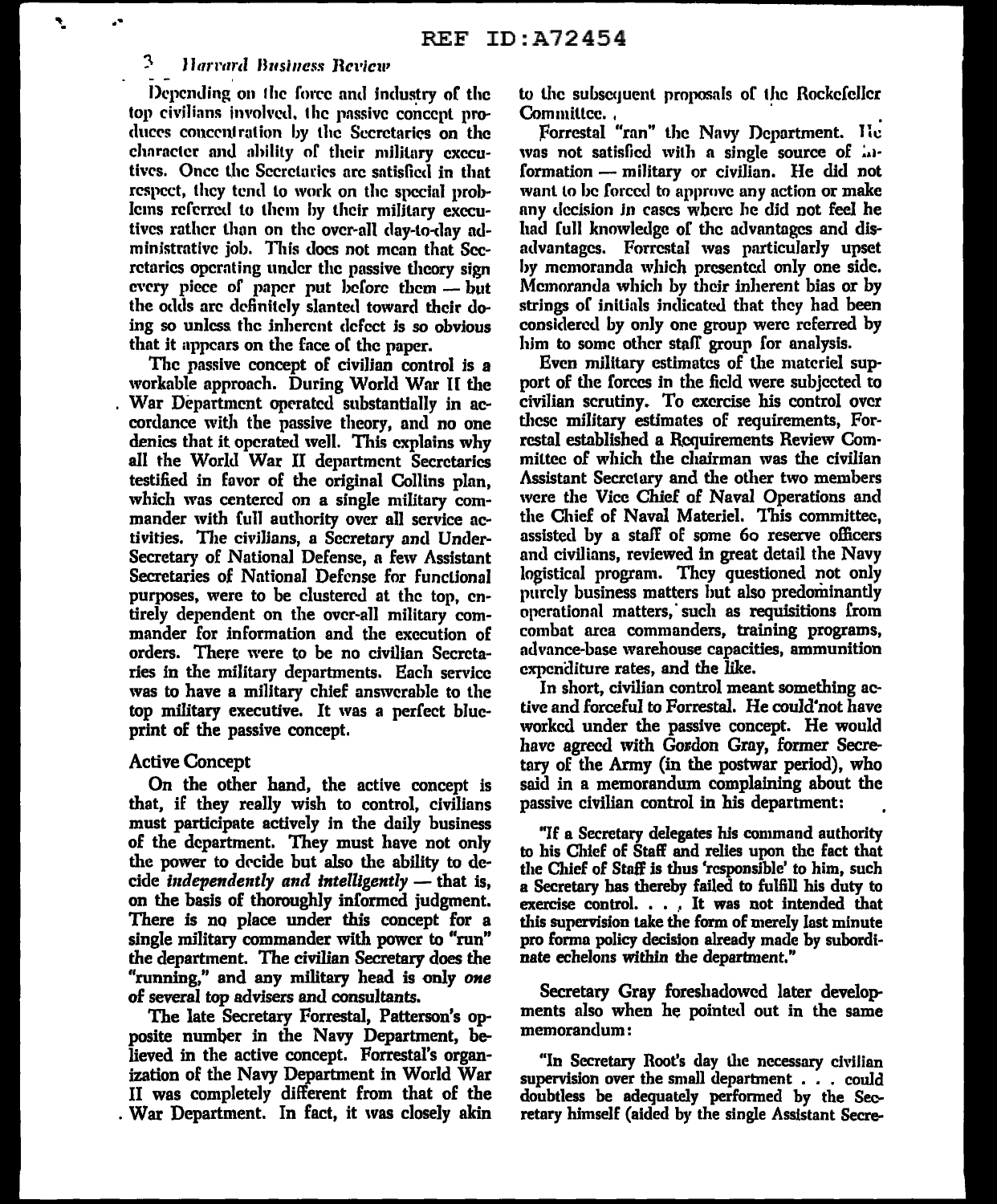tary then available to him). Today it is obvious that official, who, having neither the personal wealth the Secretary cannot physically do this. He must of military experience nor the continuity in office of be aided by a group of civilian assistants. . . . Uninformed direction is certainly not adequate direction."

Secretary Gray was obviously not satisfied with anything short of active participation in departmeatal management. Whereas Patterson and McCloy had to have someone else to supervise and direct on a daily basis  $-$  the top authority of course being the military Chief of Staff  $-$  this was to Secretary Gray a failure "to fulfill his duty to exercise control."

#### Rockefeller Committee Choice

It is readily apparent why a choice must be made between these two concepts of civilian control. They are miles apart in philosophy, principle, and implementation. They demand quite different types of personnel in the key positions. Imagine trying to adjust a Forrestal to a War Department civilian position; it wou]d have ended in his complete frustration and uselessness as a Secretary. And just as civilian control cannot be part active and part passive, organizations must follow one pattern or the other.

The Rockefeller Committee frankly recognized the need for choosing between these two alternatives. It adopted the active concept, and its recommendations were built firmly and consciously on that foundation. But the choice was not an easy one; it was made only after careful consideration of both sides.

*Cozmterargr1111euts.* There remained then, in early 1953, just as there still remains, a forceful body of thought in favor of the passive concept. It is a workable approach  $-$  or at least it has worked in the past. It offers an antidote for the weak civilian Secretary. It also offers some cure for the lack of continuity in office of the civilians (for instance, five Secretaries of Defense in seven years). It has considerable appeal to many in the career military service.

These arguments in favor of passive civilian control were presented to the Rockefeller Committee by a number of witnesses; ex-Secretary McCloy reaffirmed his stand; and the case against the concept of active civilian control was summarized in a military study presented to the Commiltee, ns follows:

"The direct command of military forces in the field would devolve upon an appointive civilian

of military experience nor the continuity in office of the Joint Chiefs of StafI, would be tragically handicapped in the discharge of this awesome and personalized responsibility for decision."

Note that the important activity of the top executive is described as "direct command of military forces in the field," and that the basic ingredients of decision are catalogued as "personal wealth of military experience" and "continuity in office."

The fact remains, however, that there is much more to war than the military command of forces in the field. Indeed, a major disadvantage of the passive concept of civilian control lies in Jts probable unsuitability for any future war. Strategic over-all decisions, the development of new weapons, industrial mobilization, relations with aJlies, arousing the moral support of the allied peoples, support of civilian populations, extension of supply lines, and materiel distribution to name a few important problem areas  $-$  involve a spectrum of knowledge and experience not usually available in any single profession, particularly not in the military profession.

It may be an oversimplification to state that  $\cdot$ victory in \Vorld War II was due to big factories rather than the big forces in the field or the strategic manipulation of those forces. But there is enough truth in the statement to demonstrate that modern warfare requires a weighing of factors and a bundle of skills not solely, and perhaps not normally, within the experience and knowledge of the professional military man (or any other kind of professional expert). Top-level decisions in war must be based also on the experience and knowledge of the scientist, the engineer, the production expert, the transportation expert, the psychologist, the fiscal expert, even the lawyer.

*Need for Generalists.* Not only is there much more to war than any single specialist skill; it is also clear that all the necessary specialized knowledge and experience must be blended into a single decision by "generalists" rnther than by "specJalists." And the expressions of specialist opinion must flow to the genemlists unimpeded by any military or other specialist filters.

The favorite justification for having a specialist as top executive is the assumption that, unless he has a "personal wealth of military experience" and "continuity in office," a person will not be capable of interpreting wartime situations or of

. •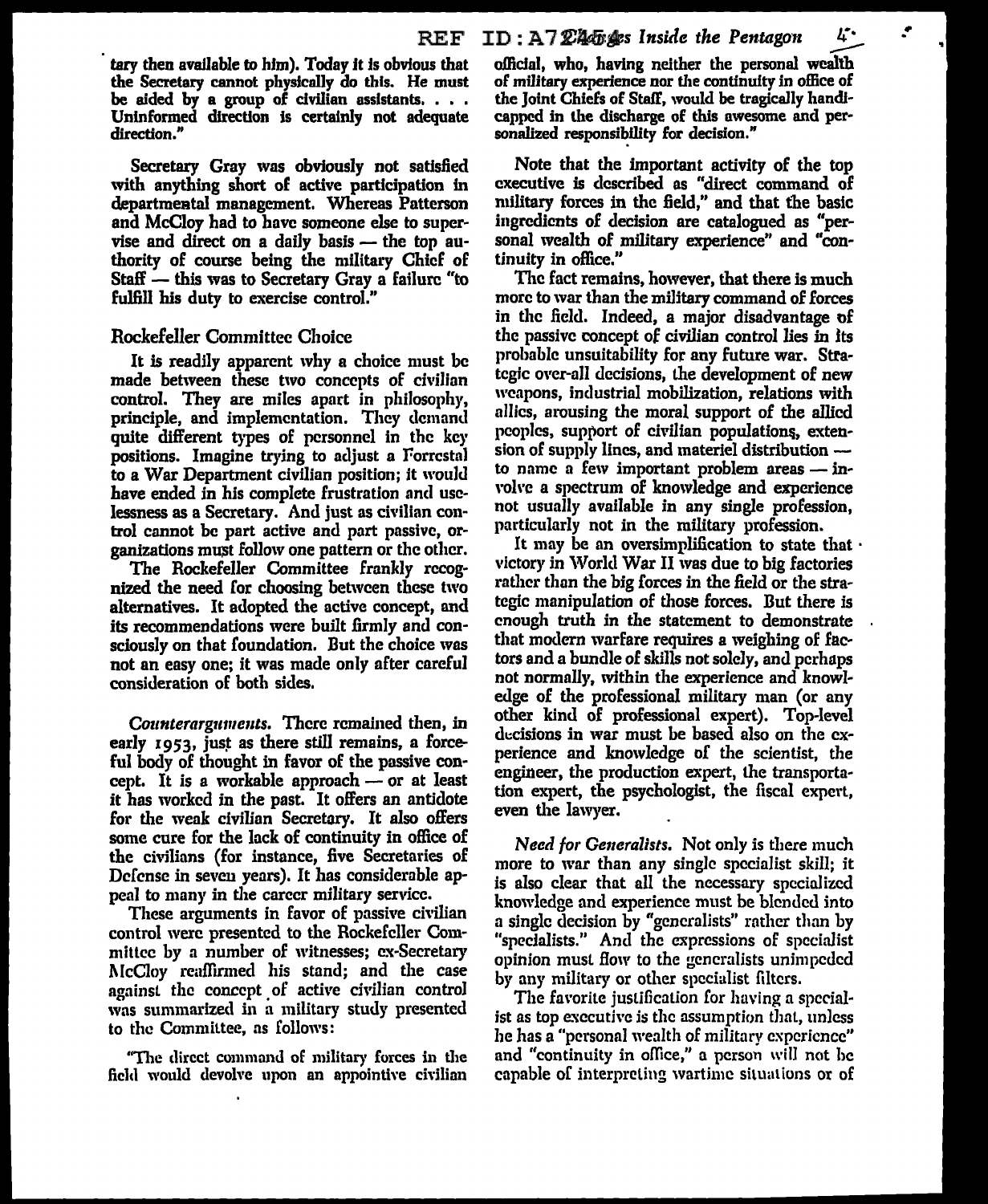#### *Harvard Business Review*

making the proper decisiom;, Yet commercial and industrial experience has indicated that it is far more satisfactory for the top executive to be a generalist.

There is no contrary experience in the military departments, in war or in peace. The passive concc1lt worked *in* World War JI because the top military leader in the War Department  $-$ General of the  $A$ rmy Marshall — happened to be an outstanding general executive. It is not safe, however, to *count on* general administrators coming to the military top. It did not happen in the Navy Department, although the wartime Chief of Naval Operations, Fleet Admiral King, was one of the greatest global strategists of all time.

Men with a "personal wealth of military experience" arc in the main specialists. While there are exceptions, specialists do not normally develop into generalists. This comment is not pointed solely at military men. Accountants and lawyers are also specialists who as a rule make poor top executives, the exceptions being so few that they prove the rule. Furthermore, military men are seldom developed for over-all executive direction; rather, promotion to top military rank often depends on proficiency in a well-defined special field.

There is such a professional as an "executive generalist." This type of man is far more effective in the top executive position than is the specialist because he not only develops more objective qualities of mind but also has more skill in weighing diverse factors and coming to a conclusion on the basis of the several specialist points of view. The generalist can and should be appointed to the top executive position. He will usually be found in civilian life.

The advantages of continuity in office are of course obvious. Lack of continuity has plagued all top governmental administration; it is not confined to civilians. Military men are, unfortunately, too often subject to a definite program of rotation \'Vhich is totally inconsistent with continuity. In neither case, however, can continuity be produced by an organizational chart. It depends on the individuals and their inducements to stay in office.

As for the danger of weak civilian Secretaries, the Committee felt that the President could and sbould avoid that. So, while fully aware of the counterarguments, it felt they were strongly outweighed by the advantages of the active concept.

# Military Decisions

In addition to favoring the active concept of civilian control, the Rockefeller Committee came to one more fundamental conclusion. It rejected the theory that military matters and civilian matters can he kept separate and distinct ancl handled in dual lines of command which meet only at the very top. The Committee felt that departmental decisions had to be made as a unit - military, civilian, and all other specialized considerations being blended into a single departmental program *or* decision.

In the days of hand-to-hand combat, and perhaps for a few generations thereafter, there may have been decisions purely military in character. But that restricted approach to war became unrealistic many years ago. The only thing that has kept this fact from showing up is that military education and training expanded to cover many pursuits which previously had been considered civilian  $-$  for example, transportation, engineering, science, production management, purchase and distribution of supplies, warehousing, construction, and the like. But war expanded even faster.

Today, with the revolutionary advances of science and with the spread of war to whole populations, the characterization of any decision as purely military, except possibly a decision made immediately before or during actual combat, is simply shadow boxing. Practically all so-called military decisions, particularly those reached at departmental levels, involve some application of skill and knowledge found just as often in the civilian as in the military man. Atomic and thermonuclear \Veapons are examples of scientific contribution to actual combat operations. .

Furthermore, war is only a means to a political end, and to permit decisions in war to be made solely by military men often wins the war by destroying the political objective  $-$  what is generally called "losing the peace," though actually it is produced by the way in which the war is fought. All wars are regrettable, but wars which destroy their original objectives are doubly undesirable.

There is an equally significant corollary to the proposition that no decisions are "purely military in character." No decisions are "purely civilian in character," either, except possibly the purchase of passenger automobiles and office equipment for headquarters within the conti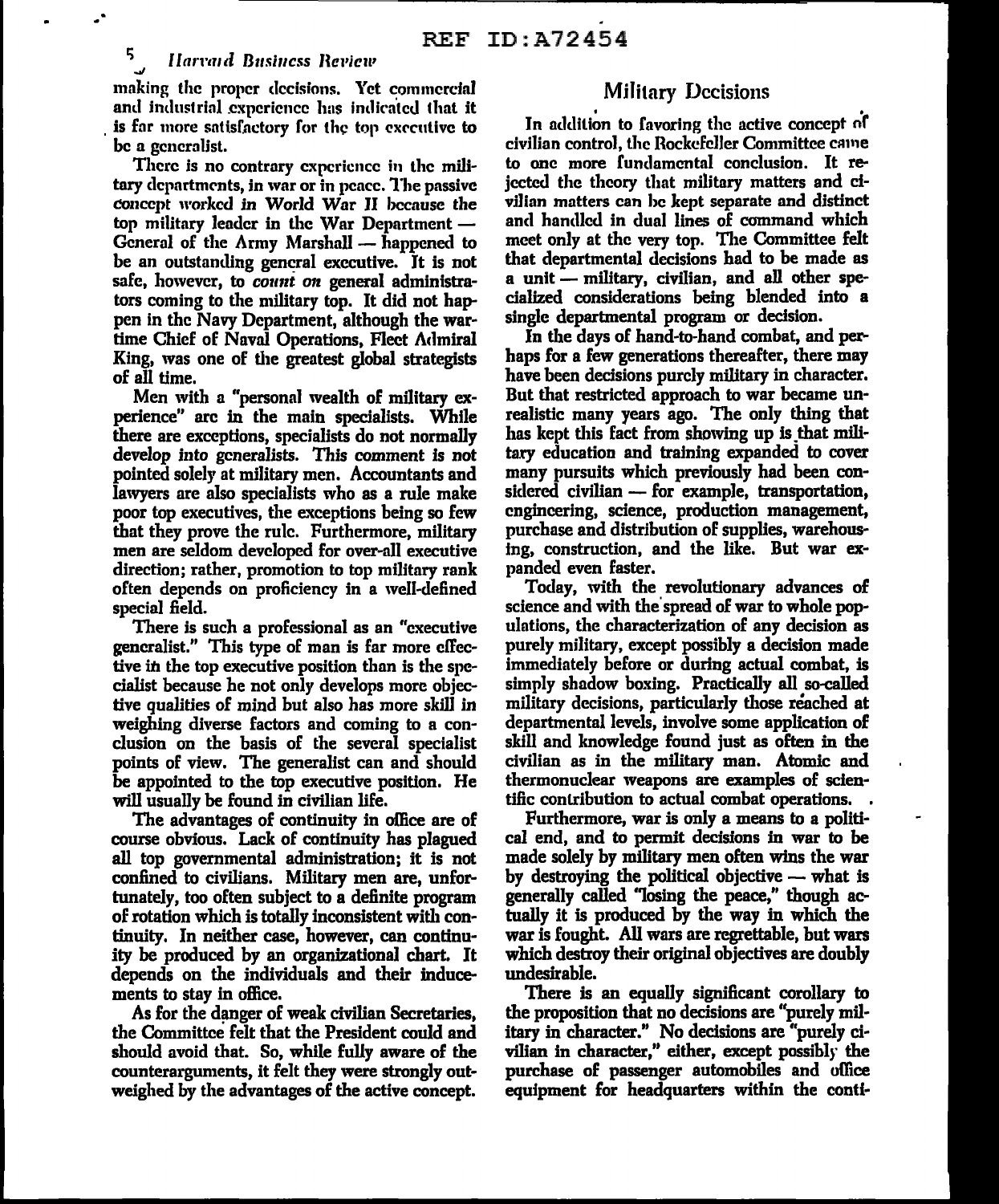nental United States. Even those exceptions are questionable.

The recognition of these two propositions points logically to two conclusions: (1) no organizational structure can be crected on the assumption that military matters can be handled under one arrangement and one line of command, and civilian matters or departmental affairs under a different arrangement and a different line of command; and (2) that the final decisions which must receive major consideration at the military departmental level, particularly including those in the broad strategic field, can be made only after an integration of military and civilian knowledge and experience.

#### Tracing the Reorganization

Now, with this background, let us take a look at the way the various reorganization moves of the past seven years have led up to the implementation of the Rockefeller Committee's recommendations.

#### National Security Act - 1947

In a pioneering experiment, the National Security Act of 1947 split the War Department into two separate departments — Army and Air Force. The Army and the Air Force continued to follow the passive concept of civilian control as developed in the War Department. The Navy continued under the Forrestal philosophy of active control. The resulting three departments (Army, Navy, and Air Force) were loosely combined into the National Military Establishment to be headed by a Secretary of Defense. This top Secretary was furnished with three special civilian assistants (not Assistant Secretaries of Defense), and also with three statutory staff organizations:

(1) The Munitions Board was to operate according to rigid statutory direction in the fields of procurement, production, and supply.

(2) The Research and Development Board, under a similarly rigid charter, was to operate in the area described by its name.

(3) The Joint Chiefs of Staff were to be the military planning board for both the President and the Secretary of Defense, and in addition were to be given a rather vaguely defined responsibility with respect to "unified commands in strategic areas."

The three military departments were given separate administrative command structures un-

der their own civilian Secretaries, who had the right of appeal directly to the President and to the Bureau of the Budget. These military Secretarics were also assigned all powers and duties not specifically conferred on the Secretary of Defense, And the Secretary of Defense had no power to appoint civilian personnel in any of the military departments.

6

The germs of ineffectiveness and confusion were inherent in the 1947 organizational structure. Civilian control of the military establishment on an over-all basis was hopelessly diluted. Debating the power of the Secretary of Defense became a major pastime in the Pentagon. He had "general control," but the military departments were to be "separately administered" and were to possess all powers not specifically conferred on the Secretary of Defense. The active concept under such circumstances could not be followed; the Secretary was left without adequate informational sources to make intelligent decisions. The passive concept was just as impossible; there was no top military commander, and the individual military departments were part free and part subordinate - no one was clear just how.

Two parallel lines of command appeared. Consistent with the principles of geometry, those lines never met. Decisions staved just as far apart. In the planning field, the Joint Chiefs of Staff were unable to free themselves from the points of view of their particular service and were split three ways, incapable of movement or stability. The statutory boards — Munitions, and Research and Development - were not, as a practical matter, able to formulate substantive policies, so they turned to issuing "procedures." As such procedures grew more and more definite, they became detailed prescriptions of operating methods. Operations and operating personnel began to appear in the Office of the Secretary of Defense.

#### Key West Agreement — 1948

As stalemate and confusion increased, the Joint Chiefs of Staff, who had been delegated certain command functions during the war, now undoubtedly influenced by that background, sought to fill the vacuum created by the limitations on the authority of their directing head and began to neglect their fundamental objective of broad strategic planning.

In assuming more and more command, the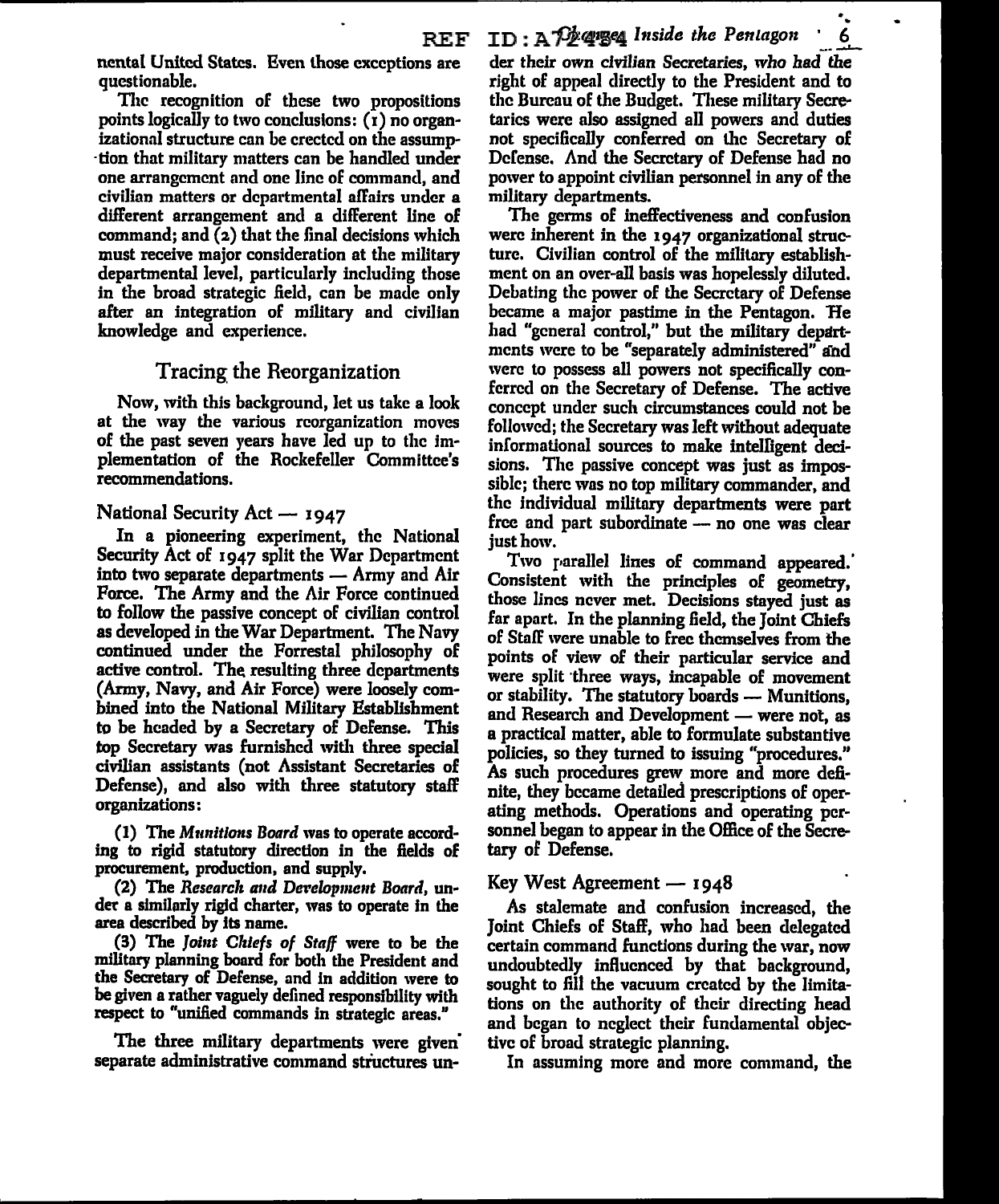#### 7 Harvard Business Review

Joint Chiefs of Staff were aided by the Key West Agreement of April 21, 1948. This so-called agreement was really an order by the Secretary of Defense  $-$  approved by the President  $$ which, in addition to defining the roles and missions of the three military services, permitted the Joint Chiefs of Staff to appoint one of their members as the effective commander of a designated unified command in a strategic area (anywhere outside the United States). An entirely separate and distinct line of military command thus appeared which was operated to shortcircuit civilian control. The marvel is not that the structure failed, but rather that it was able to continue at all.

#### Forrestal Proposals  $-$  1949

We are deeply indebted to Forrestal for his decision to seek statutory relief in  $1949$ . If he had not sought to escape from his predicament, the system with a single military chief over all services might be with us today; that was the only alternative. Weakness in civilian control had already led to a single military commander in the War Department; here was proof enough that the most certain way to introduce the single military commander is simply to have civilian control fail.

Although Forrestal did not phrase his 1949 legislative proposals in terms of a particular theory of civilian control, they were obviously based on the active concept. This can be demonstrated by a very summary listing of his proposed amendments to the National Security Act. Forrestal asked Congress for:

1. Clarification, in unmistakable and ringing phrases, of the supreme authority of the Secretary of Defense.

2. Augmentation of his staff by a Deputy Secretary and three Assistant Secretaries.

3. Transfer to him of the power of appointment of the Chairmen of the two statutory boards, the Director of the Joint Staff, and all other civilian personnel down into the military departments.

4. Transfer to his office of the specific statutory functions of the Munitions Board, the Research and Development Board, and the Joint Chiefs.

5. Provision for the Secretary of Defense to have effective managerial control over budget and fiscal affairs.

Those changes can be fitted only into an active control philosophy. The fact that, in order to make the Joint Chiefs of Staff a more effective

body, he proposed the appointment of a Chairman as the authoritative head of the Joint Chiefs does not conflict with this conclusion. Forrestal -- like the Rockefeller Committee in 1953 - had discovered that a managerial head was necessary to make the Joint Chiefs of Staff function as a planning body.

In one major respect, Forrestal did not follow his theory to its logical conclusion. He did not seem to sense fully the tendency of the Joint Chiefs of Staff to assume command functions at the expense of their planning duties. He did not suggest modification of the Key West Agreement to take all command functions from the loint Chiefs. That remained for the Rockefeller Committee and 1953.

It is not necessary to trace the legislative history of the Forrestal proposals in the Senate and the House of Representatives. It is enough for our purpose to state that the ultimate amendments were again a compromise in which no principle was followed to its conclusion.

There was considerable acceptance of the active concept of civilian control. The authority of the Secretary of Defense was clarified and strengthened by certain statutory word changes. In addition, the Secretary was made the principal assistant to the President in all matters relating to the Department of Defense. His staff was augmented by a Deputy Secretary and three Assistant Secretaries. The Secretaries of the military departments were deprived of their privilege of presenting recommendations to the President and the Budget over the head of the Secretary of Defense, though they were given the right to present such recommendations to Congress.

The Secretary was refused the right to appoint civilian personnel outside his immediate office. The authority and responsibilities of the Joint Chiefs of Staff, the Munitions Board, and the Research and Development Board were not vested in him. A nonvoting Chairman for the Joint Chiefs of Staff in much weaker form than recommended was authorized. The distinction between the Joint Chiefs of Staff as a free-wheeling command body and as an advisory and plan-. ning body was never squarely faced.

#### The Period  $1949 - 1951$

Despite the clarifying 1949 amendments, the focal points of executive ineffectiveness continued to be much the same as previously discerned by Secretary Forrestal. Except during the brief tenure of Secretary Johnson, who as-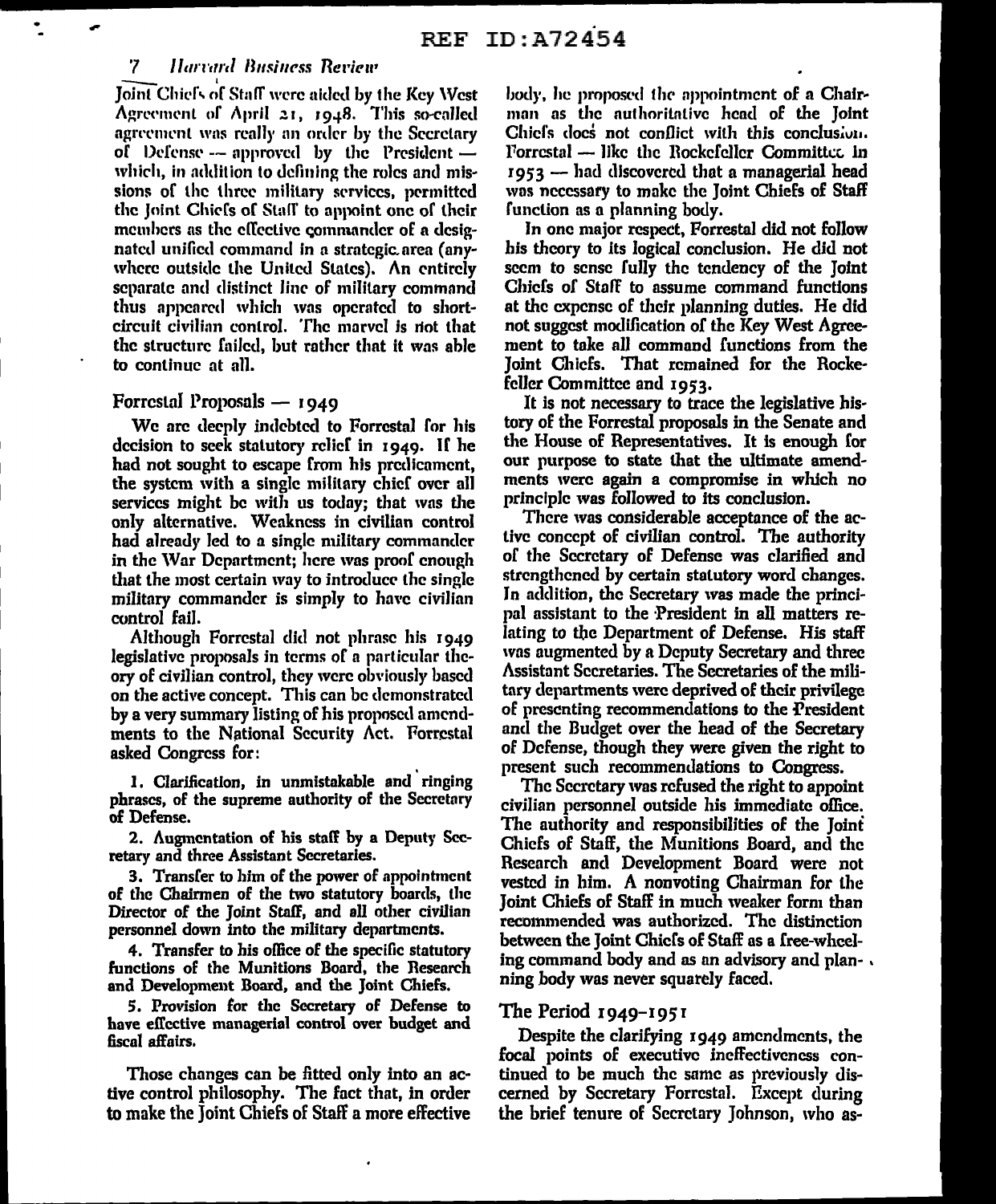sumed command and made it stick, the authority of the Secretary of Defense continued to be obstructed by endless challenge and argument, particularly from the military departments. The Joint Chiefs of Staff, even with the addition of a nonvoting Cliairman, remained primarily a corporate command body asserting authority superior in many fields to that of the Secretaries of the military departments; and secondarily a debating society for the airing of service views (instead of a vigorous strategic planning body) and a sort of staff organization for the Secretary of Defense which was overloaded with minor problems (for instance, expressing a "military opinion" as to how many coffee roasting pl.mts should be operated by the Army).

One of the Joint Chiefs, in testifying before the Rockefeller Committee, flatly rejected the idea that the Joint Chiefs of Staff were planners; he insisted that they were commanders who relegated planning to a lower echelon. As the Joint Chiefs of Staff continued to concentrate on command functions, the authority of the Secretary of Defense and also of the military Secretaries weakened. The Joint Chiefs went on to consolidate a line of military command circumventing all civilians below the level of the Secretary of Defense. Clearance with even the Secretary of Defense was casual and largely after-the-fact.

The 1949 cure as modified by the practice under the Key West Agreement threatened to be almost as bad as the  $1947$  disease.

*Lovett Pr0110sals. As* had Secretary Forrcstal, Secretary of Defense Lovett recommended legislation just as his tenure ended. He felt that he had accomplished as much as possible administratively in building up the authority of the chairmen of the statutory boards, and that the Secretary of Defense could not continue unless his authority was clearly established as supreme throughout the entire Department. He recommended a more specific legislative declaration to that effect and thus indicated that he too had come to believe in the active concept of civilian control.

Secretary Lovett was so disappointed with the neglect of strategic planning that he proposetl a rather drastic reform for the Joint Chiefs of Staff. He suggested a separate military staff for the Secretary of Defense. Under such an arrangement, he felt, the Joint Chiefs would return to their primary statutory duty, i.e., strategic planning. He did not, bowever, suggest removing *Changes Inside the Pentagon* 

the Joint Chiefs of Slaff from the command functions they had assumed.

#### Rockefeller Committee - 1953

The report of the Rockefeller Committee presented a consistent and logical plan of reorganization. Consistent with the adoption of the active concept of civilian control, it recommended a simple line of command running directly from the Secretary of Defense to the Secretaries of the three military departments, and restriction of the Joint Chiefs of Staff to the field of planning and advice. These fundamental principles were supplemented by recommendations as to methods and practices, most of which are outside the scope of an article on organizational principles.

The President's approval of the Rockefeller Committee Report took the form of a Message to Congress and the presentation of Reorganization Plan No. 6. The Committee Report, the l\Iessagc of the President, and Reorganization Plan No. 6 must be read together to appreciate fully the approved changes. Reorganization Plan No. 6 was the most abbreviated of these documents since it was limited to the few matters. which could not be accomplished without legislation. The President's Message was intended to approve the Committee Report in substance, and the fact that the President did not specifically mention each Committee recommendation bas no significance.

Some important steps were taken during the course of tbe Committee investigation. For instance, it was soon clear that no legislative amendments were needed to strengthen the statutory provisions for the authority of the Secretary of Defense. Everything necessary had been done in 1949. It remained only to sweep away the annoying challenges of that authority made from time to time by what Secretary Lovett characterized as "legal beavers." This was accomplished by a firm and unmistakably clear opinion of the Counsel for the Rockefeller Committee and General Counsel for the Department of Defensc.<sup>1</sup> This opinion was approved by the President and the Secretary of Defense and was accepted by the military Sccretaries. It was followed by unmistakably clear action by the Secretary of Defense. That opinion is now the basic law of the Pentagon.

<sup>1</sup> The author, now General Counsel for the Department of Defense, \Vas at that time General Counsel for the Rockefeller Committee. - The Editors.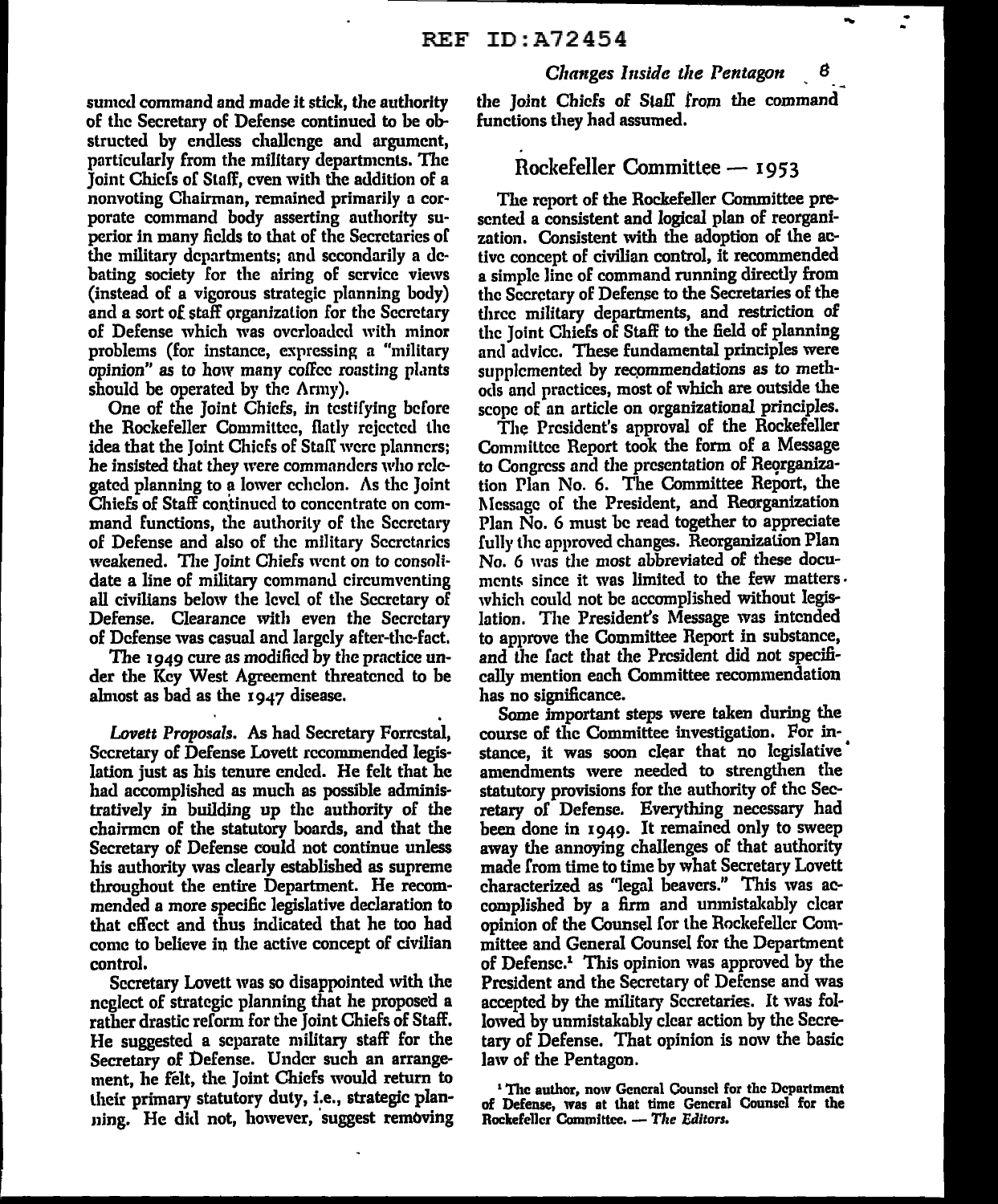#### **Harvard Business Review**  $\mathbf{Q}$

To enable the Secretary of Defense effectively and intelligently to supervise, coordinate, and control the entire Department, the statutory Boards with their complicated organizations and numerous employees were abolished. Their functions were vested in the Secretary of Defense where, as staff functions, they should always have been vested. This required legislative action and is, therefore, dealt with in Reorganization Plan No. 6.

#### **Elimination of Boards**

Thus, instead of boards with rigidly defined responsibilities, a staff of six additional Secretaries and a General Counsel was given to the Secretary of Defense, making a total staff of ten men of the Assistant-Secretary rank. Contrary to what has been frequently said, the substitution of ten men of Assistant-Secretary rank for three Assistant Secretaries and two statutory Boards is not a "swelling" of the staff of the Secretary of Defense. Ten is, of course, a larger number than five, but a statutory Board is not comparable on a unit basis with an individual Secretary. Considering the Munitions Board as a unit is reminiscent of the little boy's restrained request for only one Christmas present - a toy store.

The replacement of the Munitions Board by an Assistant Secretary for Supply and Logistics has already resulted in the reduction of staff personnel in that area (exclusive of the cataloguing activities) from 449 as of January 1953 to 232 as of October 1953  $-$  with a further reduction to 145 probably effective by the time this article is read. Furthermore, the withdrawal of the Secretary's staff from operations will permit the new Assistant Secretaries, with much smaller staffs below them, to supply the Secretary of Defense with more adequate information on which to base his decisions than was ever supplied under the former, more complicated statutory Board structure.

#### Lines of Authority

The Secretaries of the military departments have not been submerged. They are not subject to orders from the Assistant Secretaries of Defense. They do not have to go through the Assistant Secretaries to reach the Secretary of Defense. The channels of communication are just as simple and direct as the lines of authority:

(1) The line of command runs directly from the Secretary of Defense through the Deputy Secretary to the individual Secretaries of the military departments. The Assistant Secretaries of Defense have no command functions. The Secretaries of the military departments have direct and ready access to the Secretary of Defense.

(2) Most important, the management committce of the Department of Defense consists of the Secretary of Defense, the Deputy Secretary of Defense, and the three Secretaries of the military departments. These Secretaries, known as the Joint Secretaries, meet frequently. Here is the focal point of management decision for the Department. The Assistant Secretaries of Defense do not even attend such meetings except by invitation. The intimacy between the Secretary of Defense and the Secretaries of the military departments has been intensified.

(3) Questions of broad policy are considered by the Secretary of Defense with the Armed Forces Policy Council created under Section 210 of the National Security Act, which Council consists of the Joint Secretaries and the Joint Chiefs of Staff. Again, the Assistant Secretaries of Defense are not members of the Armed Forces Policy Council and attend its meetings only by invitation.

The additional Assistant Secretaries have simplified an extraordinarily complex chart of organization, have brought about a reduction in aggregate staff personnel, and have facilitated the delegation of operating authority to the Secretaries of the military departments. The Assistant Secretaries of Defense are not operators or commanders. Strange as it may seem, they are just exactly what they were intended to be -- top-level staff assistants to the Secretary of Defense.

The delegation of operational authority to the Secretaries of the military departments is inherent in the National Security Act and is emphasized in the Rockefeller Committee report. Under the current organizational structure and the precepts of the present Administration, it would take an internal revolution and earthquake combined to turn the tide again toward centralization.

The thought that a single channel of command is cumbersome is absurd.<sup>2</sup> It stems from the erroneous assumption that every channel of communication must follow meticulously the lines of seniority in command. That is neither necessary nor desirable. The power of decision has been, and will continue to be, delegated to the operating people most fitted to decide. There is no requirement, and there will be no require-

<sup>\*</sup> Cf. Eugene S. Duffield, "Organizing for Defense," HAR-VARD BUSINESS REVIEW, September-October 1953, p. 29.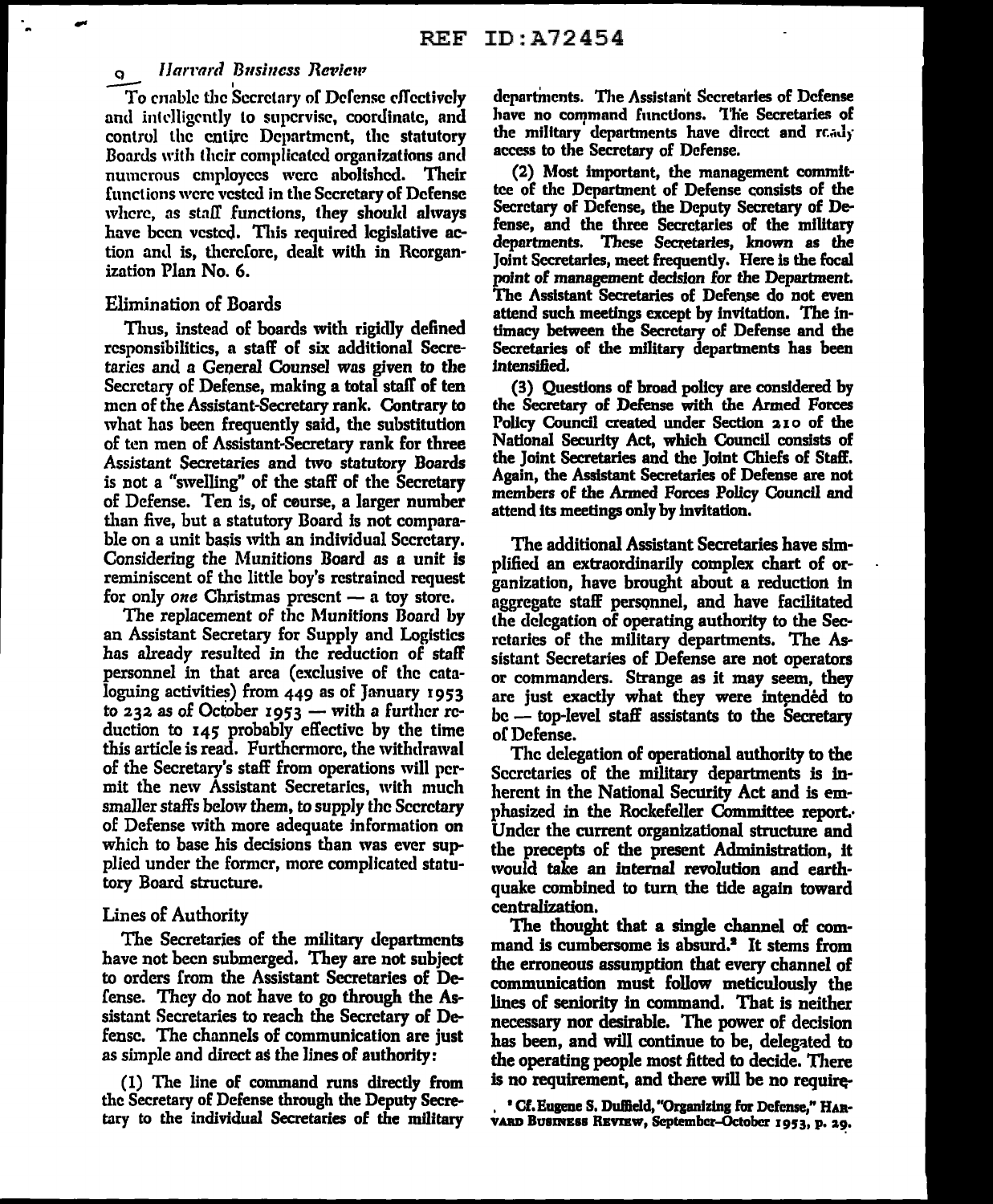the finent, that papers demanding action must pass *Power of Removal.* The Joint Staff consists through a multitude of hands, none of which has of 210 officers -- 70 from each service -- to do the power or the desire to act. the necessary factual investigations and analyses

Before discussing in any detail the increased 1949 have been appointed by the *unanimous* power of the Chairman of the Joint Chiefs of concurrence of all *four* members of the Joint Staff, it is important to note that Congress, start- Chiefs of Staff, including the Chairman. That ing in 1947, intended the Joint Chiefs of Staff condition remains absolutely unchanged.<br>to be planners and not commanders. The Rocke- On the other hand, since previously a feller Committee in turn stated that "the Joint Joint Chiefs had to agree on removal — a most<br>Chiefs of Staff were established as a planning cumbersome process — the power now delegated and advisory group, not to exercise command"; to the Chairman to remove a member of the and accordingly recommended that the Key Joint Staff for failure to do his work or because<br>West Agreement "be revised to remove the com- of narrowness of vision does represent an inno-West Agreement "be revised to remove the command function from the Joint Chiefs of Staff, in vation. Nevertheless,. the fear that the Chairman order to enable them to work more effectively as may mold the Joint Staff to his own way of think-<br>a unified planning agency." sing simply by the power of removal assumes

erally escaped public notice because it required the Secretary of Defense to remove all members no statutory change. It is the final coup de of the Joint Staff except his adherents qnd then grace to the fear about a single mflitary com- somehow prevent the appointment of any sucmander. The Chairman of the Joint Chiefs is cessors except those of his particular choosing. thereby limited to planning along with the Such fantastic procedure is perhaps possible, but<br>other Joint Chiefs. If the Joint Chiefs do not it hardly is either realistic or likely. It would reother Joint Chiefs. If the Joint Chiefs do not command, then no one by controlling them can quire not only a supine President and a somnoseize command. He who seizes planning seizes lent Secretary of Defense but also much more· a headache. tractable military chiefs than this nation has

Thus, the expansion of the authority of the ever seen. Chairman of tbe Joint Chiefs of Staff is limited to planning and is directed solely to expediting *Management of Joint Staff.* The provision for<br>and making more efficient and thorough the management of the Joint Staff by the Chairman and making more efficient and thorough the planning activities of the Joint Chiefs of Staff \Vas inserted solely to make certain that the and the subordinate planning group, the Joint Joint Staff completed intelligently and thor-StafF. The Chairman was not given any vote oughly the studies and analyses assigned to it. in the deliberations of the Joint Chiefs. He is This provision has no other significance and cannot able — even if he has the inclination — to not be twisted into any other meaning. Someone control either the decisions or the deliberations must see to it that the Joint Staff does its "homecontrol either the decisions or the deliberations of the Joint Chiefs. Although under the statute work" on schedule and well; the word "manage" the Chairman is responsible for providing an was selected as the most descriptive single word agenda for the meetings of the Joint Chiefs to express the intended meaning. If there is of Staff, it requires a completely undisciplined any vagueness in the word, the true intent is imagination to conjure up the spectre of a vote- made completely definite by the Committee reless Chairman deciding, contrary to the votes of port, by the questions and answers in Congress, the other Joint Chiefs, what Is to be placed on and by the established practices. the agenda and what is not to be placed on the Whether the assignment to the Chairman of agenda. these day-to-day administrative duties with re-

man of the Joint Chiefs of Staff was given only an all-powerful single military commander is a two powers which he did not previously possess matter of opinion or, perhaps more accurately, --- (a) the right to cause the removal of mem- a matter of clairvoyance. Undoubtedly Secretary<br>bers of the Joint Staff, and (b) the power to Root would have resented bitterly the suggestion bcrs of the Joint Staff, and (b) the power to "manage" the Joint Staff and the Director of the that his ereation of a Chief of Staff of the Army Joint Staff. . ~\reuld lead to passive civilian control and a single

of  $210$  officers  $-$  70 from each service  $-$  to do upon which the. Joint Chiefs will base their Joint Chiefs of Staff judgments. Members of the Joint Staff since concurrence of all *four* members of the Joint

On the other hand, since previously all *four* cumbersome process - the power now delegated ing simply by the power of removal assumes That revision has been effected. It has gen- that he wilJ be permitted by the President and

Under Reorganization Plan No. 6, the Chair-<br>spect to the *Joint Staff represents* a *trend* toward